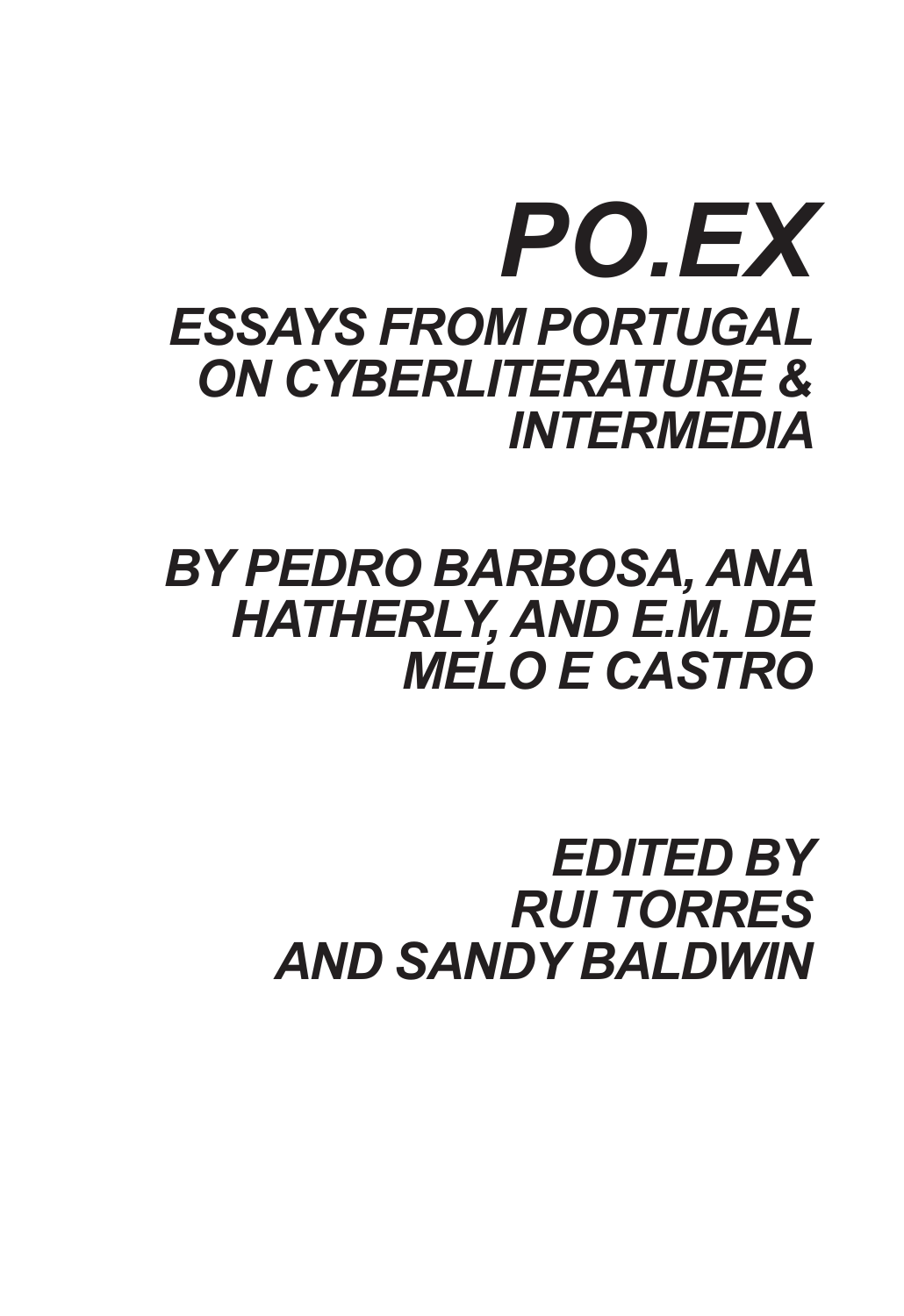Computing Literature, the Center for Literary Computing, Morgantown, WV 26506

Published 2014 by the Center for Literary Computing.

Cover image by César Figueiredo.

ISBN-13: 978-1-938228-74-2 (pb) 978-1-938228-76-6 (elec) 978-1-938228-75-9 (pdf)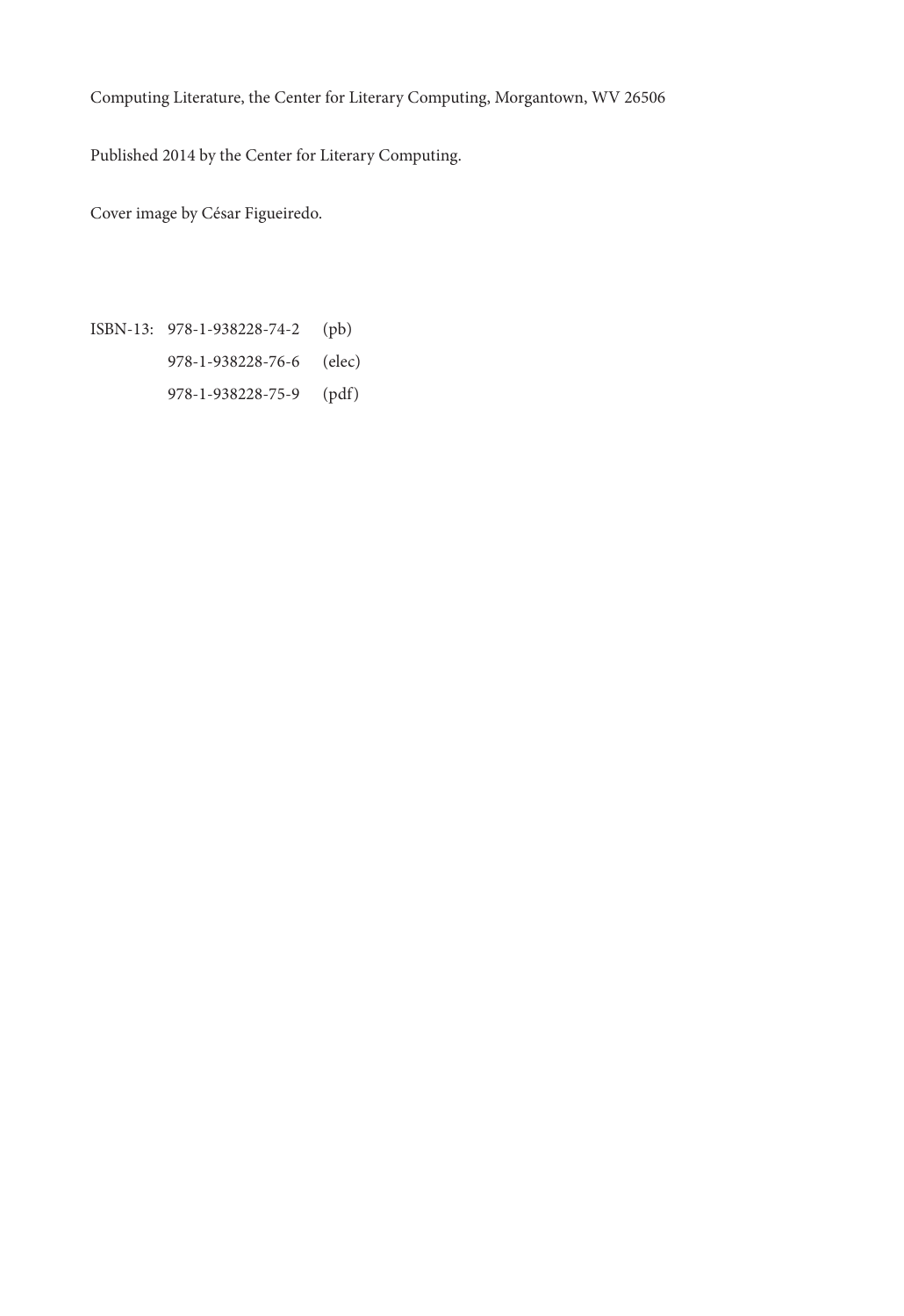# **PO.EX: AN INTRODUCTION** *SANDY BALDWIN AND RUI TORRES*

## **Polemics**



*PO.EX: Essays from Portugal on Cyberliterature and Intermedia* is a radical and polemical work.1 It is polemical in displacing and re-situating accepted views and histories of electronic literature. It also displaces and re-situates view and histories of avant-garde writing from Portugal. It is radical in going to the roots of its topics, providing a systematic and persuasive account of cyberliterature and intermedia. For all this, it is a generous book. The polemics are aimed not to take apart but to construct a larger and more expansive field. The radical account of cyberliterature and intermedia is practical, and points to real and everyday ways of reading and writing.

*PO.EX* is a book against many things. This is a book *against Portugal*. Such a statement may be surprising in reference to a book of essays from Portugal. To be precise: this a book against a certain "imaginary Portugal." To understand this, the first question to ask: why Portugal? The second question to ask is: why do we ask this question? Why ask why? Is it a surprise to read essays from Portugal—of all places!—on intermedia and cybertext literature? Is this something unexpected? Perhaps so. Do we not think of Portugal as a minor player in contemporary literary criticism, and not even on the map of criticism of new media and electronic literature? Perhaps. We face various imaginary Portugals. These imaginings root Portugal in tradition, in the nostalgia of a former empire, in the backward gaze on classical works such as the *Lusiads*, in years of dictatorship, and in an emphasis on culture as tourism (port wine, beaches, castles). As with any imaginary, the stakes are competing investments and spectacles. The investment

<sup>1</sup> PO.EX stands for EXperimental POetry, an acronym created by E. M. de Melo e Castro in the 1980s for the exhibition PO.EX/80 at the National Gallery of Modern Art, Lisbon. This acronym was also used in the title of the book 'PO.EX: Theoretical Texts and Documents from the Portuguese Experimental Poetry', edited by Melo e Castro and Hatherly (1981). Experimental Poetry, on the other hand, was the title of a magazine with two issues. The first was organized by Herberto Helder and António Aragão (1964) and the second by Aragão, Helder and Melo e Castro (1966).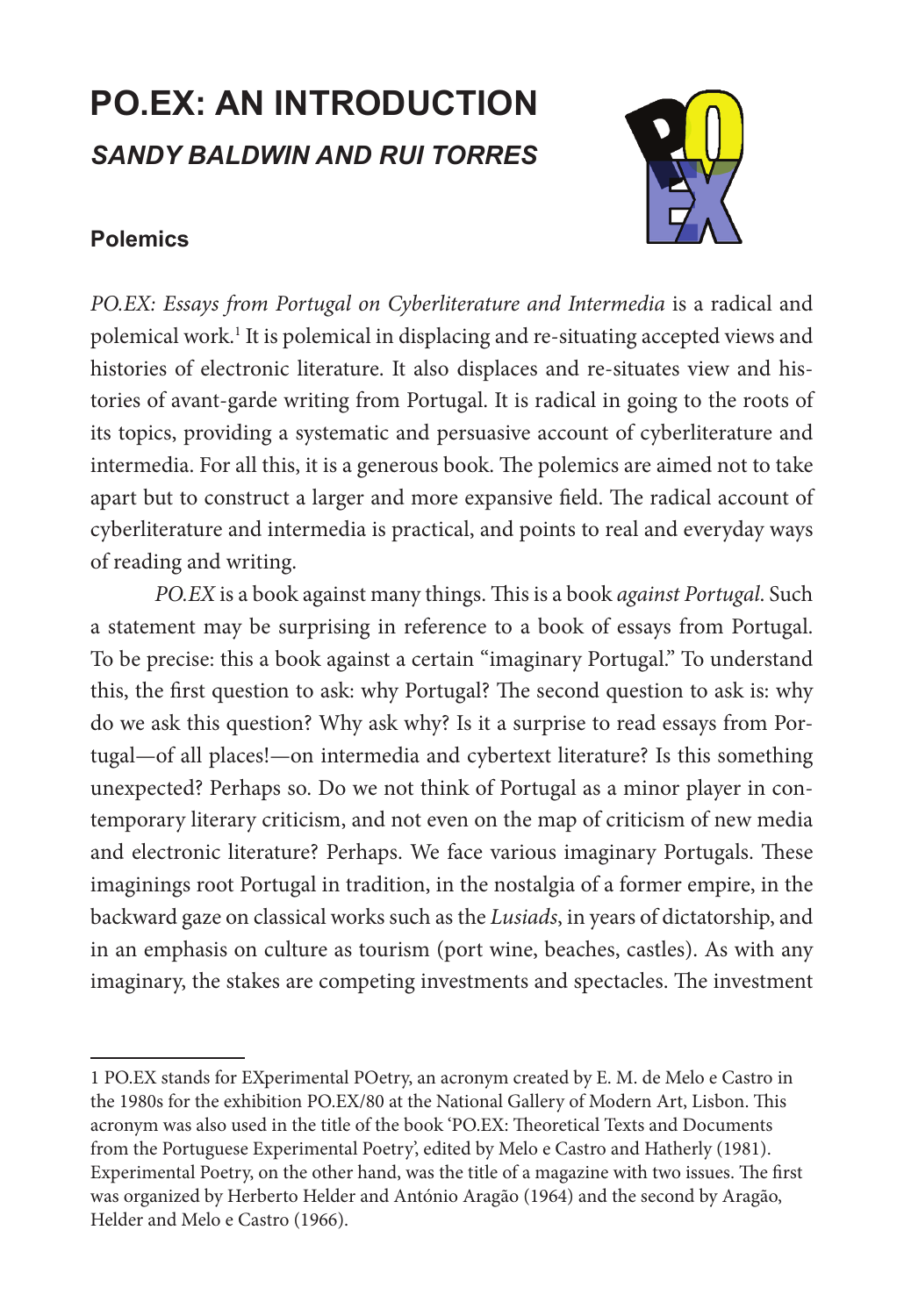involves distributions of culture and capital; the spectacle involves the appearance that we recognize as "Portugal."

Against this imaginary Portugal, *PO.EX* presents another imaginary: it recognizes an intense practice and theory of intermedia and cybertext in a transatlantic context; it re-sets Portuguese literary tradition as an experimental, avantgarde incubator; and it insists on the political aspects of the poetics involved in Portuguese intermedia and cybertext. This new repertoire of images can now be recognized as a Portugal at the forefront of artistic and scholarly activity involving intermedia and cybertext. Of course, the PO.EX project—funded by the Portuguese government and the European Union as *PO.EX'70-80: Digital Archive of Portuguese Experimental Literature* and later under the title *PO.EX: Portuguese Experimental Poetry*—that led to this book of essays is the most obvious example, with its research into experimental literature providing a standard for other projects around the world. Coordinated by Rui Torres, the project PO.EX'70-80 (FCT Ref. PTDC/CLE-LLI/098270/2008) was itself a continuation of a previous project (FCT Ref. POCI/ELT/57686/2004) which studied Portuguese literary experimentalism of the 1960's and created an interactive CD-ROM with the most relevant magazines, catalogs, and publications of that group of poets. By extending it to the reproduction of Portuguese experimental poetry in the 1970's and 1980's, it now includes in its corpus visual and sound poetry, videopoetry, happenings, and cybernetic literature. Characterized by its openness and free access to resources, these projects have led to a digital archive with 4500 items of different media types of sources.

If this is a book against Portugal, it is also a book *against the USA*. Or rather, against a certain imaginary USA that is implied in and necessary to the constitution of the academic study of electronic literature as it exists today. This imaginary acts as a paradigm that in turn determines conditions of recognition and evaluation of all electronic literature, a paradigm projected back onto all previous works and ahead towards the future. If we are to believe N. Katherine Hayles in *Electronic Literature: New Horizons for the Literary*, a 2008 work that remains the only English-language scholarly monograph specifically on electronic literature, the field is recognizable by works and genres appearing in the 1980's. Moreover, these works are characterized by "linking structures." The examples she gives, both of works such as Michael Joyce's *Afternoon* and tools such as Storyspace, clearly set out the paradigm. Of course, Hayles knows better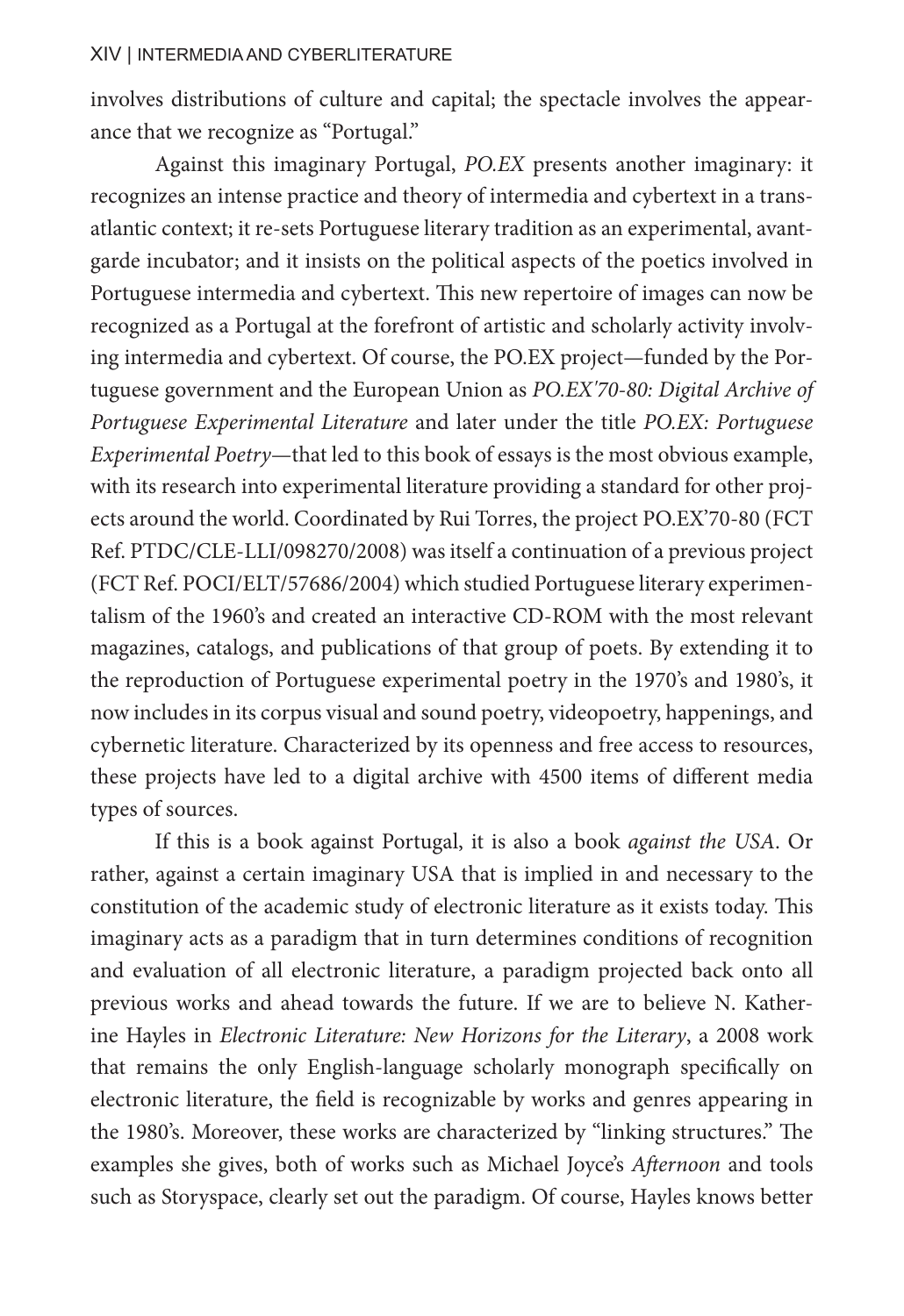than simply to reduce electronic literature in this way, and she carefully states that the varieties of electronic literature are diverse, but the paradigm remains in force: the forms, technologies, and historical moments—linking structures, hypertext, the 1980—are the exemplars against which all else are understood. The spatial, performative, and rhetorical claims for hypertext links remain the default definition of electronic literature. A glance at the Electronic Literature Organization's admirable collections, especially volume 1, shows the dominance of linking structures and hypertext-like works.

*PO.EX* opened the paradigm of electronic literature to a very different set of origins and exemplary structures. Most notably, cybertext is concerned not only with the jumps of linking but also with text as computation and procedure. Intermedial practices, especially as archaeologically set out in the commerce between Brazilian and Portuguese concrete poetry, activates the semiotics of character and image rather than the structures of juxtaposition implicit in hypertext. The point is not simply a new or alternative set of references but an open horizon where all forms of literary practice become material for electronic literature. With this break away from 1980's American hypertext, a broad vista becomes visible, including a different and more heterogeneous view of American electronic literature. The result is no longer a paradigm but a discontinuous textual relation across histories and forms, creating productive and poetic apparatuses from combinations such as the Baroque and the postmodern or the South American and the European. Once again, the polemic is meant as an act of generosity: "against America" means against an imperialism of electronic literature and for a cosmopolitan view. Electronic literature is the forum where subjects in the global network act out and struggle over their location and situation. Electronic literature must be global or it will not be.

Finally, this is a book *against the future directions* implied in the histories and geographies assumed in academic paradigms of electronic literature. It is too easy to fall into prognostications of electronic literature as the end of literature or as a new beginning. The results of such claims are provocative but nonsense: a basic premise of the Computing Literature book series, where *PO.EX* appears as the fourth volume, is the flexibility of literature as an anthropological fact without determinate ends or beginnings, but certainly with intense possibilities in digital media. In short: this is a book against eschatological views of electronic literature as the end times of literature, and even against the notion that electronic literature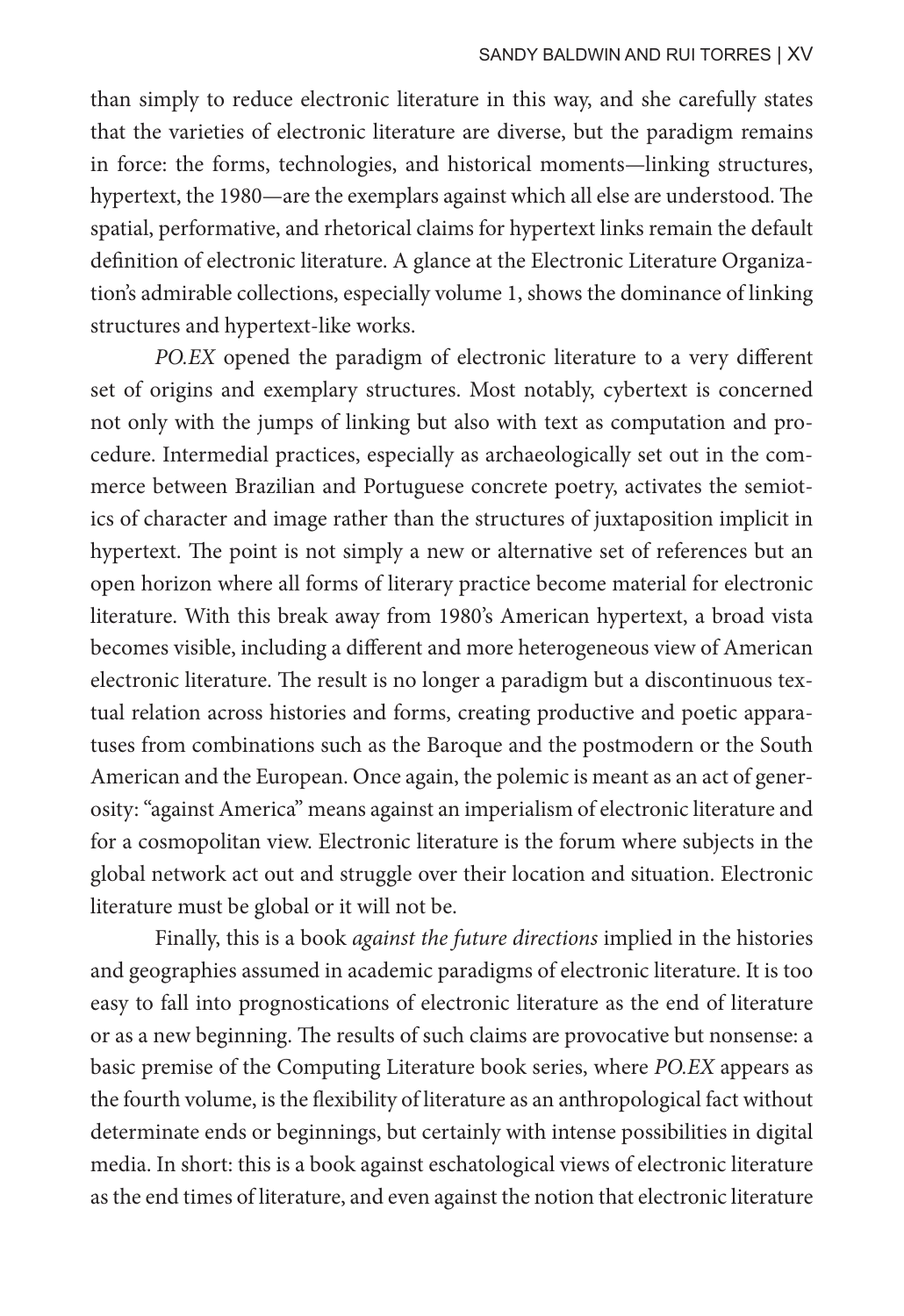### XVI | INTERMEDIA AND CYBERLITERATURE

begins or ends anything. Such views imply too much teleology, and see electronic literature purely as the unfolding of the possibilities of the apparatus. The rhetorical logic at work is *literalization*, i.e. taking literary works as the sum of their technical features. This logic is in the service of a technocratic culture where all writing practices fall under corporate and industrial management. Once again, Hayles offers an exemplary version of this literalization:

> the history of electronic literature is entwined with the evolution of digital computers as they shrank from the room-sized IBM 1401 machine on which I first learned to program (sporting all of 4K memory) to the networked machine on my desktop. (2)

From one machine to another, the entwined history follows an in-built program of computers as they develop. The sequence of apparatuses makes possible a sequence of literary forms. The term "electronic literature" is itself a literalization, "electronic" supplying the technical answer to the aesthetic questions of "literature." The essays in *PO.EX* are not fascinated by the apparatus.

Rather than an end game or fulfillment, literature in *PO.EX* is always and already beginning. Rather than technological literalization, with the inevitability of electronic literature being a symptomatic outcome of the hypertext-based World Wide Web, think of Gilles Deleuze and Felix Guattari's "machinic phylum," where diverse trajectories exist between experience, language, and materials. Literature includes the computer and the web, not the other way round.

### **Experiments**

*PO.EX* presents a wide range of poetic experimentation. At times, it comes close to the aesthetics of the Concretism movement, but it moves beyond these frontiers to include sound and visual poetry, video, cybernetic, and performative practices. Situated within the international movement of concrete and visual poetry, experimental poets in Portugal frequently pointed to the importance of literary semiotics, communication, and information theories, ultimately situating poetic discourse and literary practices as forms of understanding the media environments and world that surrounds us.

The dismissal of experimental literature by official criticism, as well as its absence in the general curricula of literary studies, did not hinder dissemination and development of these diverse practises. Such ongoing growth and freedom is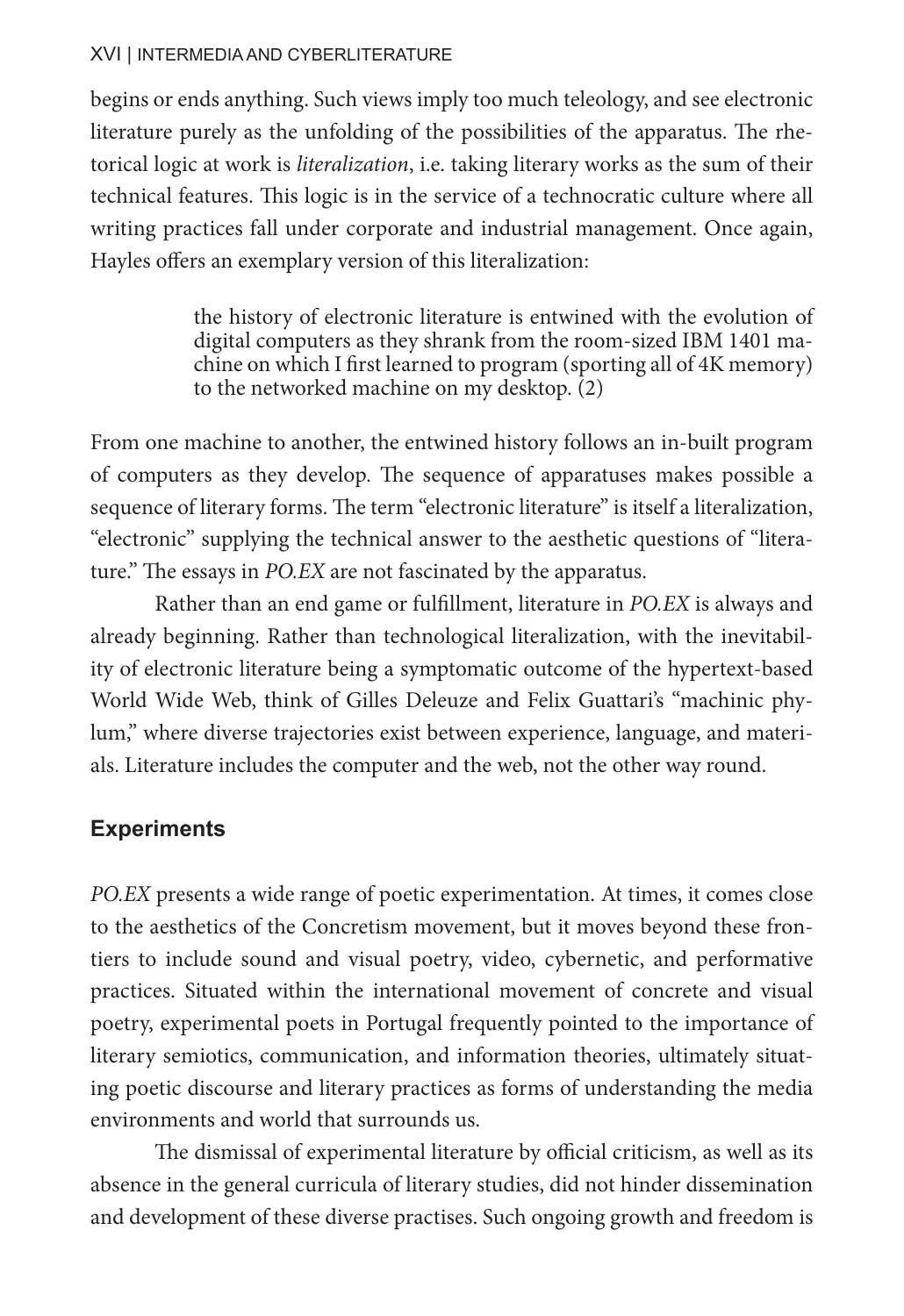reinforced by more recent digital incursions that remain rooted in concrete and experimental poetry. Emerging practices in e-poetry, cyberpoetry, and digital poetry led scholars to study the systemic affiliation of concrete poetics to digital media (Block and Torres 2007; Portela 2006; Simanowski 2004).

The form and materials used in *PO.EX* are eclectic, ranging from the verbal plasticity of non-verbal arts to object-poems and artists' books; from the use of handwriting and calligraphy to refined combinatorial techniques; and from photocopying and electrography to videopoetry. In all this, the turn to digital media is evident. Authors such as Ana Hatherly and E. M. de Melo e Castro sought a general theory of visual texts. Meanwhile, Pedro Barbosa was an outsider to established academic criticism who offered an important theorization of cybertext and cyberliterature. The major arguments of these authors are collected here for the first time, many appearing in their first English translations.

Equally important for Portuguese experimentalists was the recognition of a historical tradition of innovative poetry. Portuguese poets have often recovered, as well as re-written, historical texts that they considered "experimental." Hatherly achieved an important recuperation of tradition in her book, *A experiência do prodígio* (1983), gathering texts from the fifteenth century and beyond. In *A reinvenção da leitura*, she pursued a study of "image-texts, comprised of hieroglyphics, ideograms, cryptograms, diagrams, rebuses, mandalas, amulets, jewels, toys, gravestones, and even some monuments" (45). Both texts are included here in English for the first time.

A major strategy of renovation involves re-writing and re-textualizing "classic" poems such as those by Luís Vaz de Camões (c. 1524-1580). Examples include Herberto Helder's "'Transforma-se o amador na coisa amada,' com o seu" (1961), Hatherly's *Anagramático* (1970), Barbosa's cybernetic poetry programs "Texal" and "Permuta" (1975), and Melo e Castro's *Re-Camões* (1980). The relevance of re-evaluation for Portuguese poets is aptly summarized in the words of Hatherly: "if, for some, tradition exists and should be *imitated*, for others, if it exists it is to be reinvented" (*Poemografias*, 17).

The oppositions and juxtapositions we find in experimental poetry promote a general idea of the *ideogram* as a constitutive element of the poem's semantic organization. In turn, *repetition*—which is a key element of *PO.EX*—promotes a differential result through the combinatorial possibilities in which it engages the reader.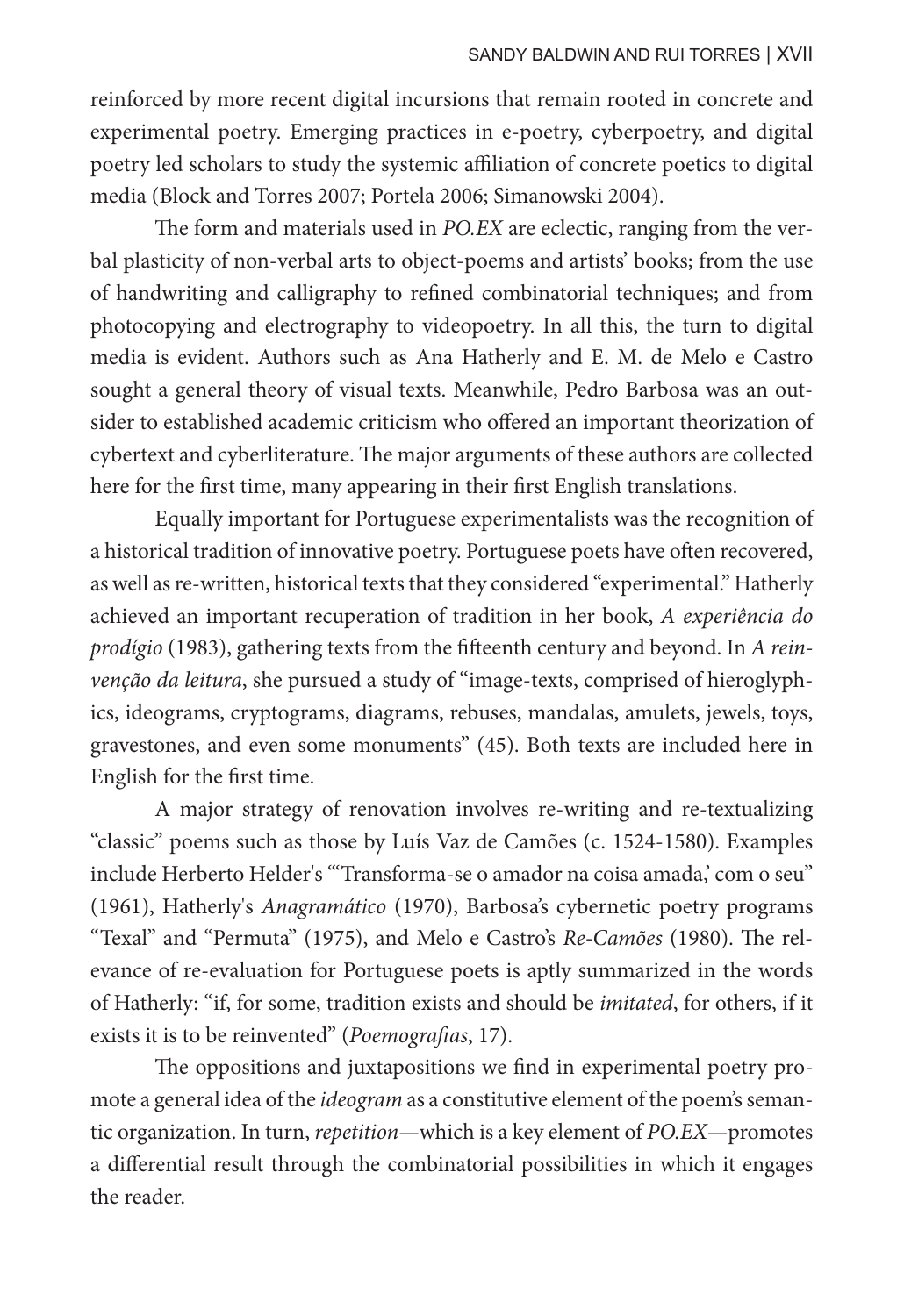#### XVIII | INTERMEDIA AND CYBERLITERATURE

Experimental poets rarely presented themselves in Portugal as a group until the publication of *Poesia experimental: 1º Caderno antológico* (Aragão and Helder 1964), where the title was an explicit reference to the word *Caderno* (chapbook), and where the works were reproduced as individual leaflets. *Visopoemas* (1965), a collective exhibition of visual and kinetic poetry at the Gallery *Divulgação* in Lisbon, was an event that enabled poets to extend the materials to new and innovative frontiers, such as poems in the form of objects and posters. The exhibit attested to the transposition of concrete poetry to a new and broader vision.

The variety of intermedia approaches was confirmed and emphasized by the second issue of *Poesia experimental* (Aragão, Helder, and Melo e Castro, 1966). The inside cover shows a semi-pictorial text of Lewis Carroll, and the issue included guests from Brazil (Pedro Xisto, Haroldo de Campos, and Edgard Braga) and France (Pierre Garnier and Henri Chopin). The *Conferência-objecto* which took place at Gallery *Quadrante*, Lisbon, April 13, 1967, demonstrated the self-referential attitude mentioned above. This conference was programmed as a literary happening to present the magazine *Operação* (Melo e Castro 1967) and engaged in an explanation of the poems included in the magazine. Poets including Hatherly, Melo e Castro, and José-Alberto Marques, accompanied by experimental musician Jorge Peixinho, presented theories that included information theory, semiotics, and structuralism. *Operação* represented an effort to explain and to inform, but also to demystify archaic conceptions about the poem and poetry in general.

However important these early experiences proved, it was during the 1980s that the international dissemination of experimental poetry became a reality, mostly with the important activities of Fernando Aguiar (b. 1956). Significant milestones include the publication of a special issue of the French magazine *DOC(K) S* ("Portugal, Poesie Visuelle, La Performance," 1987) and the German anthology *Visuelle Poesie aus Portugal* (1990). In addition, significant exhibits and catalogues included *Mappe dell'Imaginario – Poesie Visuelle Portoghese* (Salerno 1987), *Concreta. Experimental. Visual – Poesia Portuguesa 1959-1989* (Palazzo Hercolani, Bologna), and at the Centro Cultural Português of the Fundação Calouste Gulbenkian (Paris 1989), all of which also opened spaces for international dissemination.

A new generation of Portuguese poets came along in the early 1980s. *Poemografias* (Aguiar and Pestana, 1985) was their point of departure. Important new authors include Antero de Alda (b. 1961), António Barros (b. 1953), António Dantas (b. 1954), Emerenciano (b. 1946), César Figueiredo (b. 1954), Armando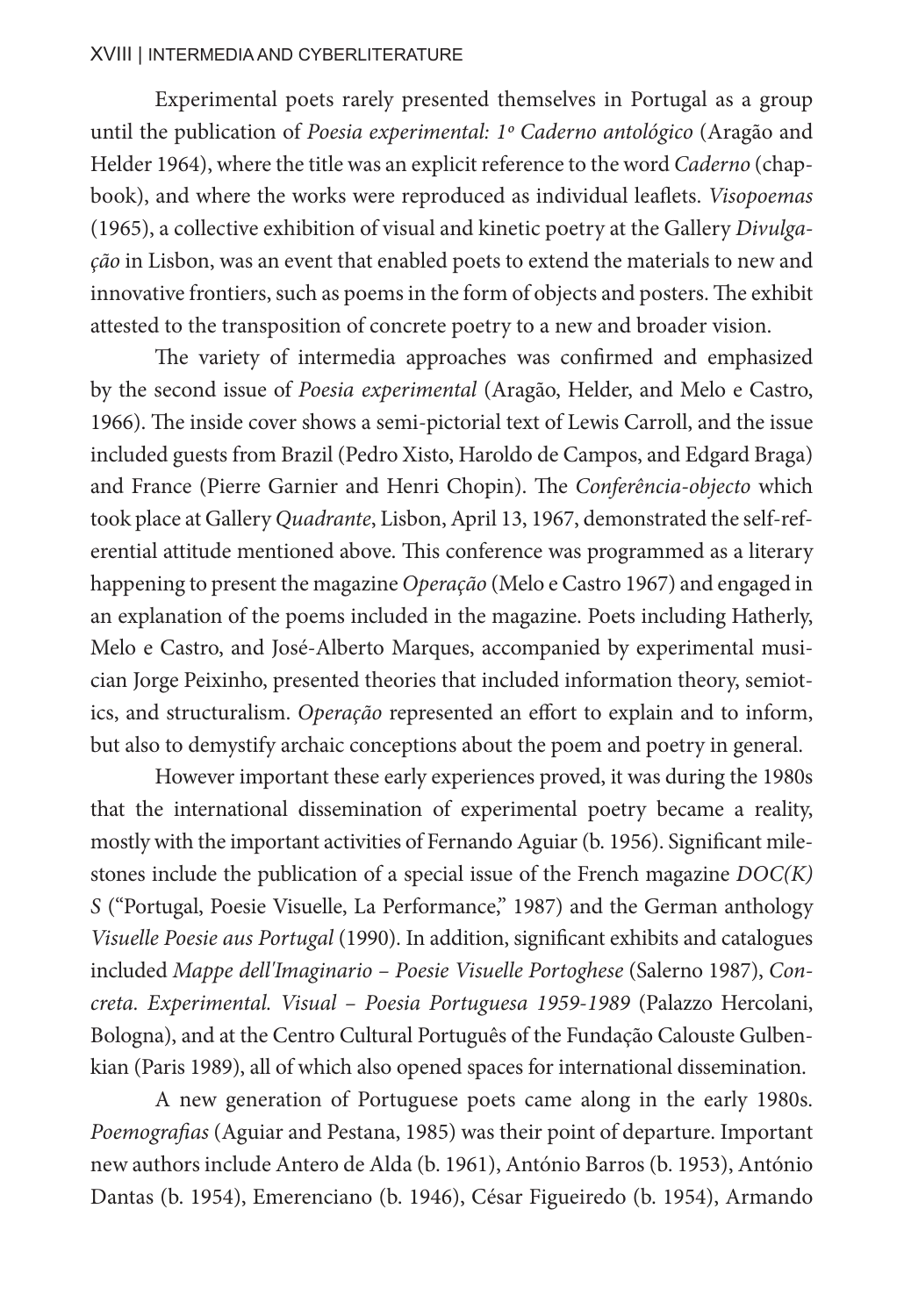Macatrão (b. 1957), António Nelos (b. 1949), Silvestre Pestana (b. 1949), and Gabriel Rui Silva (b. 1956), as well as Fernando Aguiar.

Along with *Poemografias*, these experiences are well documented in Melo e Castro and Hatherly's *PO.EX ‒ Textos e Documentos da Poesia Experimental Portuguesa* (published by Moraes Editores, Lisbon, 1981), which stands as the primary reference work for the field.

The texts translated for this volume continue this process of explanation, information, and demystification. *PO.EX: Essays from Portugal on Cyberliterature and Intermedia* primarily gathers and presents the crucial works of Melo e Castro, Barbosa, and Hatherly. No doubt these authors are not well-enough known outside of Portugal, and no doubt their thinking will rewrite and revise the global map of cyberliterature and intermedia.

Melo e Castro was a pioneer of videopoetry, which explored the grammatical and expressive possibilities of video, while simultaneously researching new codifications for creativity that manifest through writing and reading. Further, he coined and theorized the practice of "infopoetry," which produces texts with poetic quality through special machines. Melo e Castro considered a wide typology of experimental poetry: Visual poetry; Auditive poetry; Tactile poetry; Respiratory poetry; Linguistic poetry; Conceptual and mathematical poetry; Synesthesic poetry; Spatial poetry; and so on. His studies using numerology to understand combinatory poems led him to conceptualize and present historical antecedents that allow us today to better understand the archeology of poetic forms available for creativity and practice.

Barbosa started experimenting with cybernetic literature at the Laboratory of Automatic Calculation (LACA) at the Faculty of Sciences of the University of Porto in 1976, where he collaborated with the engineer Azevedo Machado to program his virtual texts. This joint effort resulted in the programs "Texal" and "Permuta." The code of both programs, written using Fortran and Algol, is available but unreadable. In the years that followed, Barbosa tried to update the software and improve the algorithm. The program "Sintext," published in 1996 in the electronic book *Teoria do Homem Sentado*, is a migration/translation of the early experiments into the programming language C++. This textual synthesizer was created in collaboration with engineer Abílio Cavalheiro. In 2000, in collaboration with engineer José Manuel Torres, Barbosa further developed "Sintext" into "Motor Textual." In the process, he migrated the textual generator to a new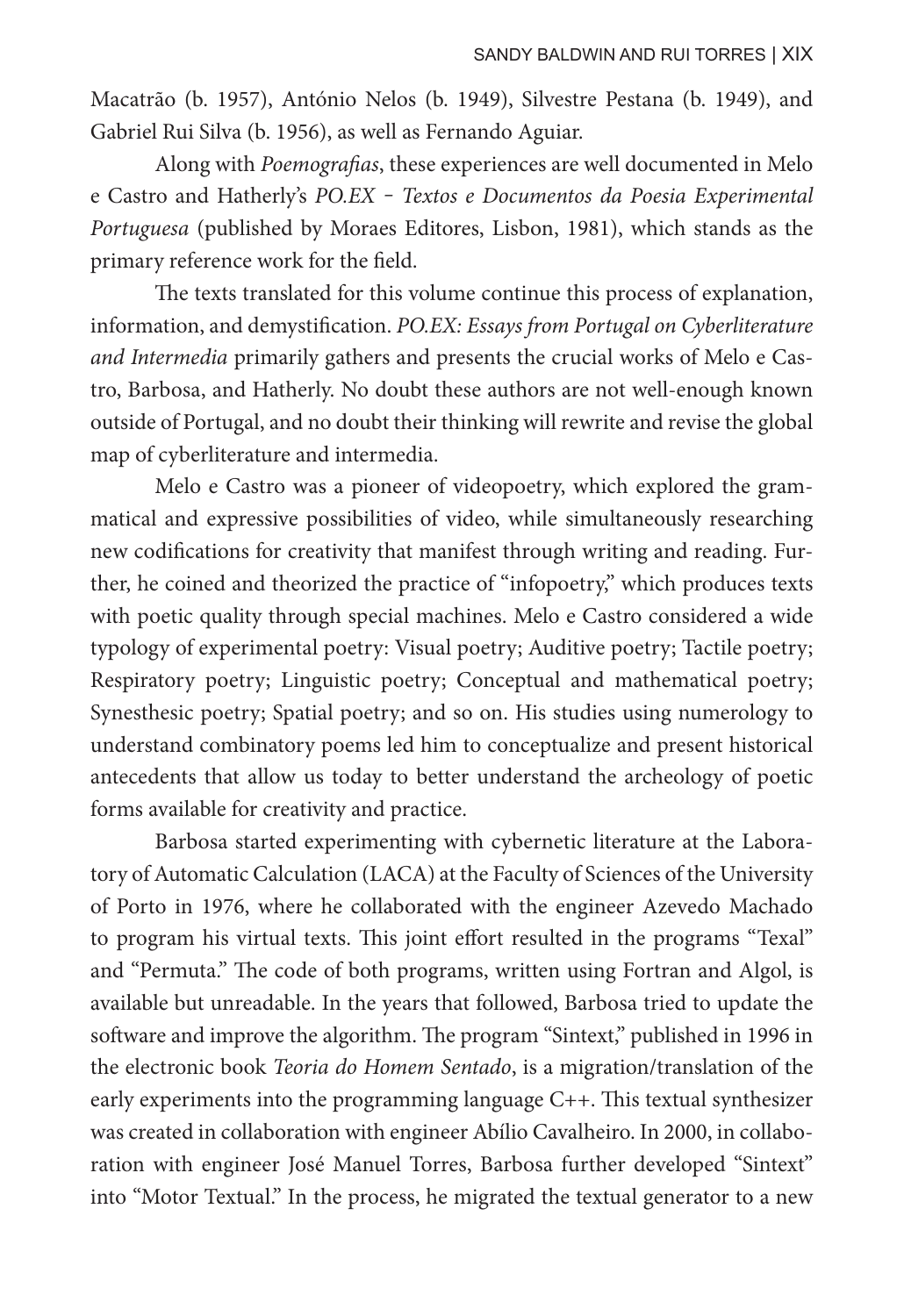#### XX | INTERMEDIA AND CYBERLITERATURE

version entitled "Sintext-W," designed in accordance with the thinking of newer computers and the Internet. This version was developed using the Java programming language.

Finally, Hatherly is a prominent figure in scholarship on experimental poetics—as noted above—as well as a poet in her own right. As she states in one of her articles, what drove her from literary and artistic experimentation towards the historical investigation of "visual texts" was "the discovery of a surprising technical resemblance between some of my compositions from the sixties and some of the Medieval and Baroque creations I encountered there for the first time" (13). This archaeological work allowed her to argue for a convergence between the basic principles of "experimentalism" and electronic literature. Hatherly showed that historical texts determined by combinatory processes, such as labyrinths and anagrams, share the use of a "program" with works of electronic literature.

The critical rereading of tradition is also important for the development of the specific poetics developed in the creative works of Melo e Castro, Hatherly, and Barbosa. The term "plagiotropy," which led to the expression "plagiotropic movement," was coined by the poet and essayist Haroldo de Campos, theorized by Maria dos Prazeres Gomes, and used by Hatherly and Torres, among others. It was used to associate translation with tradition, and to promote the metamorphosis of texts and the transformation of ancient forms and experimentation.

In this context of re-writing and re-reading as critical and reflexive practices, the last three articles included in this book point out the future of *PO.EX*, by showing how experimental poetry has naturally led to digital poetry.

Pedro Reis addresses these same processes of reinvention, arguing that they end up revitalizing the verbal dimension of the word itself, as well as enriching its capacity of producing meaning. He explains that these digital re-writings of "classic" experimental poems allow us to identify, in digital and electronic literature, composition methods and techniques previously explored by experimentalists, such as atomization, juxtaposition, agglutination, interpenetration, redistribution, etc.

Rui Torres explains how the work *Húmus* by Herberto Helder (1967), which is based on a previous novel of Raul Brandão with the same title, goes beyond the simple intertextual suggestion of a text, instead transforming and reviving it. Borrowing from Haroldo de Campos and Maria dos Prazeres Gomes' concept of plagiotropia (in *Outrora Agora*, 1993), Torres created a computer-pro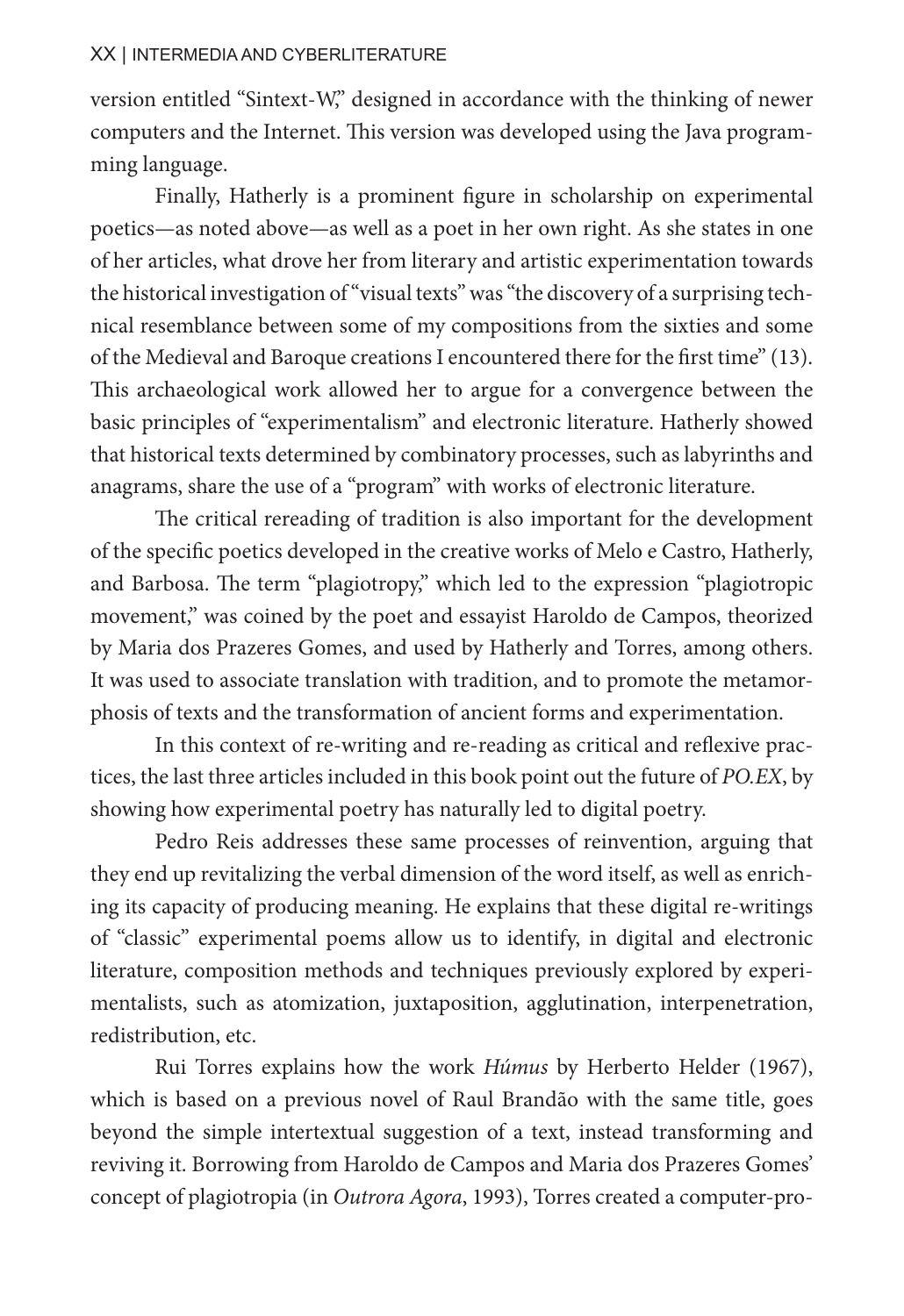grammed version of *Húmus* that tries to achieve the "critical-ludic-transgressive attitude" (22) that Gomes refers, therefore promoting "a critical rereading of tradition" (20). Creatively exploring the plagiotropic relationships between Helder and Brandão's works, Torres engages in his own plagiotropic experiment in the creation of a third work, drawing upon its predecessors as databases, and allowing readers to re-read tradition and conceptualize the links between its historical forbears.

Finally, Manuel Portela analyzes digital re-readings ("Releituras") of experimental poems contained in the digital archive PO.EX, addressing electronic remediations of texts of E. M. de Melo e Castro, Herberto Helder, José-Alberto Marques, Salette Tavares, and António Aragão, conducted by Rui Torres and Pedro Reis. Portela concludes that these digital recreations not only redefine the source texts by means of specific programming codes, but also express the complex linguistic and graphical coding of the printed page itself.

We can clearly see that one aspect of this poetics was "reading as critical reading." Hatherly argued that experimental poets had "a critical apparatus" —semiotics, structuralism, information theory—which was important for the reception and explanation of their innovative works. Hatherly also argued for the avant-garde's political role, including a fundamental resistance to commodification and an opposition to the stratified structures of "power."

These theories led to a view of the poem as an open text, both formally and semantically. The critical role was therefore a part in the process of creating texts that must be executed by the reader. The author was merely the proponent of models to generate texts. In turn, as Barbosa has argued, the "virtual text" was a work existing in multiple forms, a latent text that holds the genetic program of works to be generated. The computer merely intervenes as a "complexity telescope," a "synthesizer of texts" implying the notion of automatic generation: a creative program that interposes the machine upon the traditional relationship between author and reader.

As a result, literature's communicational circuit was altered, both from the side of creation and from the side of reception: as Pedro Barbosa has mentioned, the act of reading at last becomes interactive, involving the participation of the reader in the co-creation of the final text according to a simultaneous process of writing-reading or *wreading* (*escrileitura*).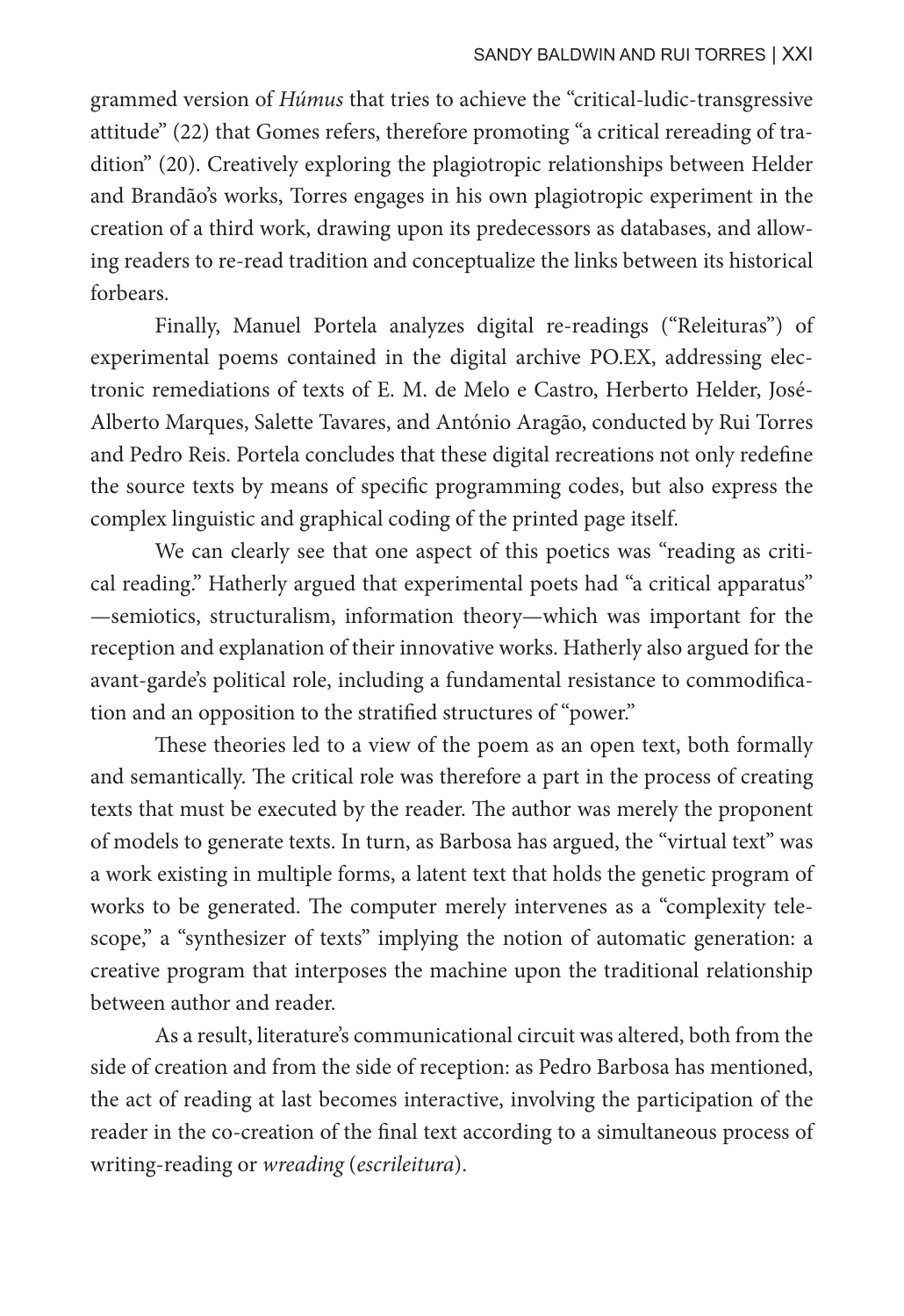#### XXII | INTERMEDIA AND CYBERLITERATURE

If this book is against many things, what is it for? What is *PO.EX*? The PO refers to "Portuguese" and the EX to "Experimental" literature, but the parts of the title could be read otherwise. Perhaps they can be replaced with Poetic and Experience? All the readings are simultaneous: poetry, Portuguese, experience, experimentation—and many other possible expressions—all in full operation. Once again, Deleuze and Guattari write: "experimentation is always that which is in the process of coming about—the new, remarkable, and interesting that replace the appearance of truth and are more demanding than it is" (111). *PO.EX*, in all its readings, is a book of essays for experimentation. Here are your instructions: take this as a handbook and begin experimenting poetically.